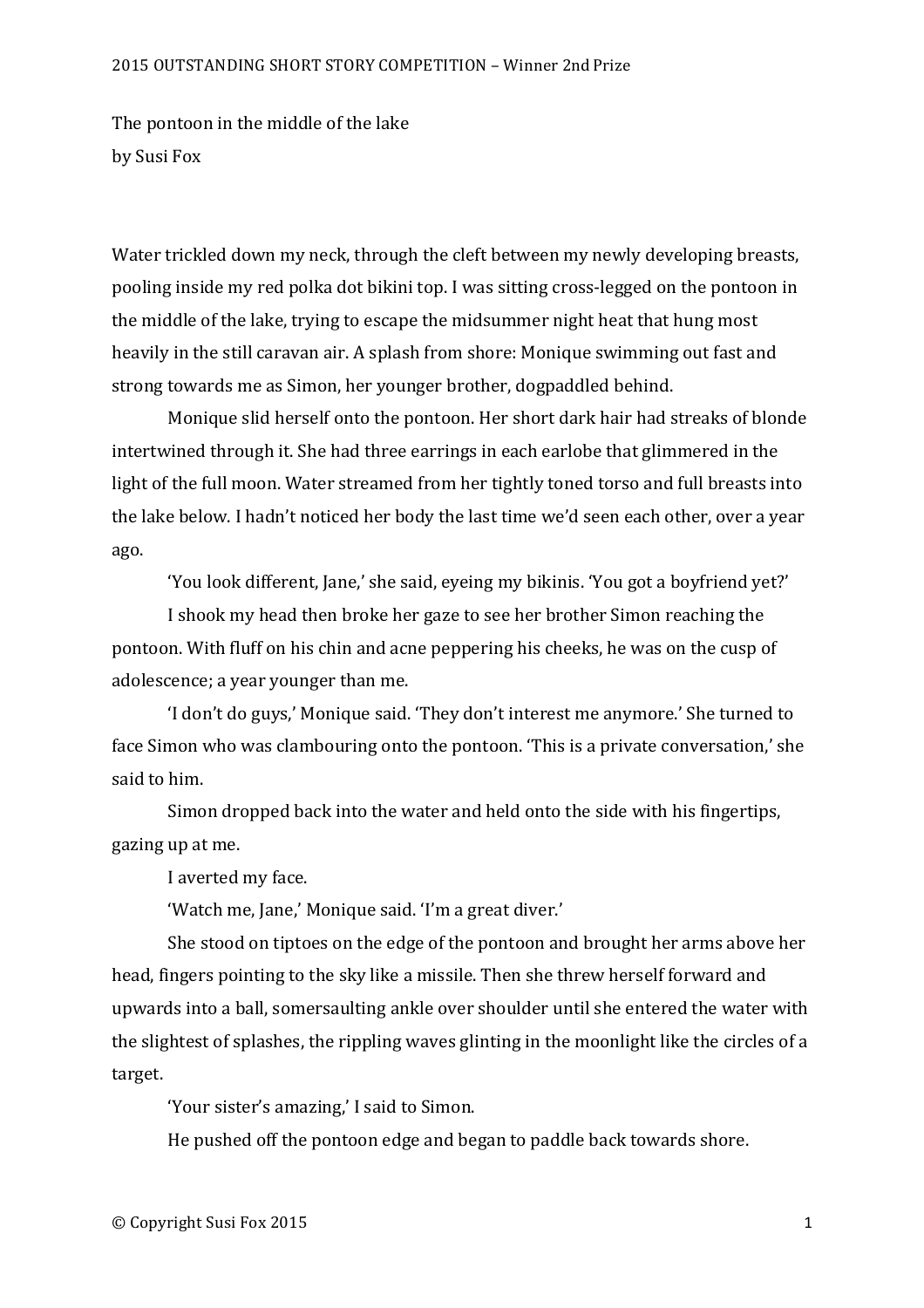Monique pulled herself up beside me, the cool of the lake reflecting off her skin. 'Ever kissed a boy, Jane?'

I shook my head. The water was inky below us.

'Then you need practice,' she said, shifting closer. 'I'll show you what to do.'

My hands were shaking. I closed my eyes, felt her hot breath on my cheek then her lips, soft as butter, against mine. She tasted of strawberry lip balm as she drew me into her mouth. The upper surface of her tongue was rough, almost serrated, but she pulled me deeper, into the smooth cavity beneath. My whole body felt as if it were immersed in thick hot chocolate. Then she pushed her tongue between my lips, exploring the inside of my cheeks, the roof of my mouth, the wide gap between my two front teeth.

All at once we heard a noise. Monique pulled away. Simon was swimming back towards us.

'Dad'll kill you,' he called.

Monique stood up to her full height and puffed out her chest. 'Scram,' she said.

Simon paused, treading water. He stared at the two of us, then turned away and headed back to shore.

I shivered despite the warm night and hugged my legs against my chest. I imagined kissing Monique again when Simon was gone.

Monique curled her arm around my waist. I leaned into her. Suddenly she clenched my skin.

'Simon,' she cried out.

Simon's head bobbed under the water, resurfaced then disappeared below the surface.

Monique dived off the pontoon and flung arm over arm. When she reached the spot she'd last seen him, she dove again and again into the depths of the lake, wildly calling Simon's name.

I lunged into the water. As I reached her side, Simon thrust through the surface, close to shore. He turned to us and smirked, then splashed through the shallows and onto dry land.

I reached for Monique through the water but she pulled away and made for solid ground.